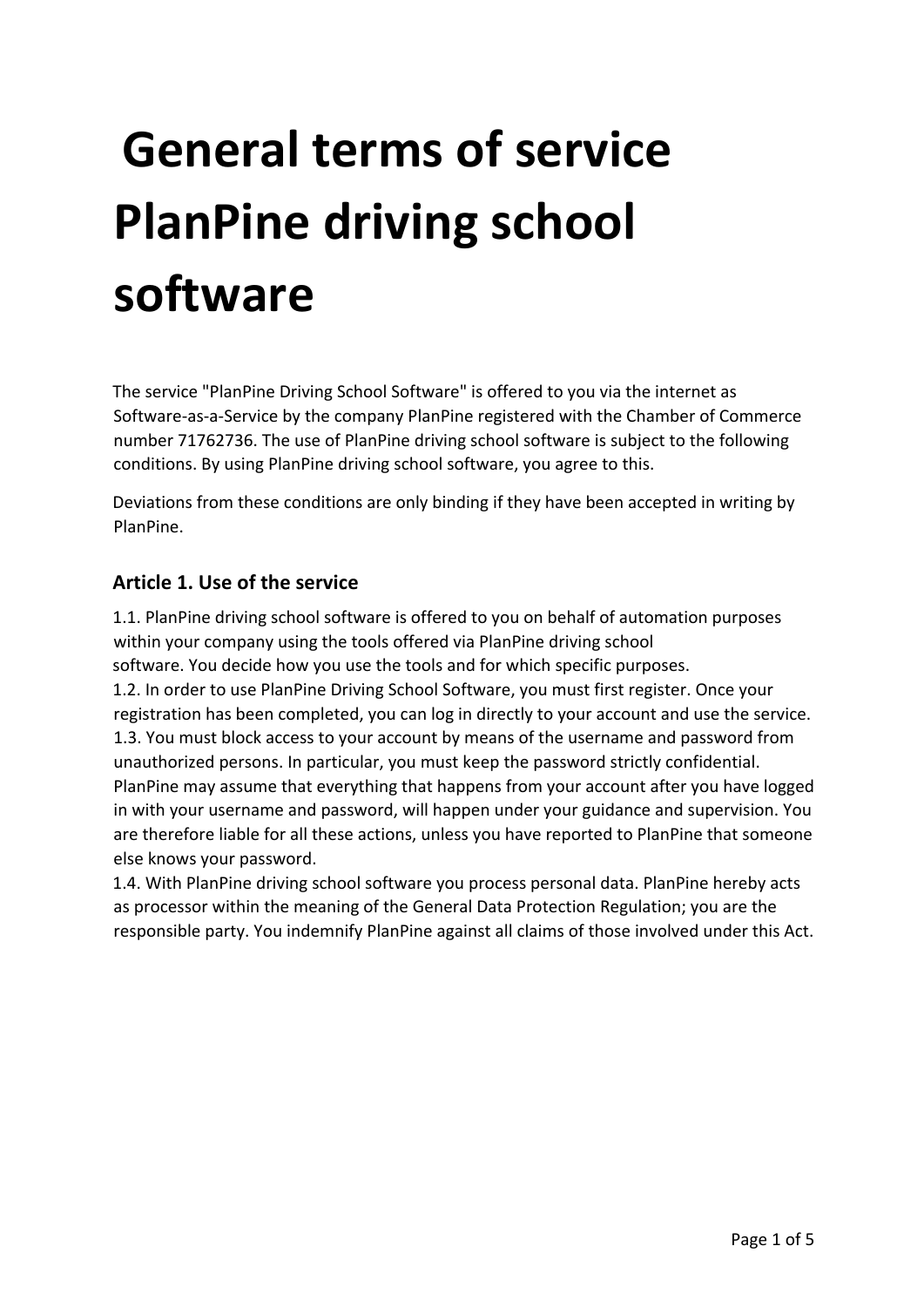#### **Article 2. Rules of use**

2.1. It is forbidden to use PlanPine driving school software for actions that are contrary to Dutch or other applicable laws and regulations. This includes storing or distributing through the service information that is defamatory, defamatory or racist.

2.2. In particular, it is forbidden to use PlanPine driving school software in such a way that it causes nuisance or inconvenience to other users. This includes the use of one's own scripts or programs for uploading or downloading large amounts of data or making excessively frequent calls to the service.

2.3. If PlanPine discovers that you are violating the above conditions, or receives a complaint about this, PlanPine may itself intervene to end the violation.

2.4. If in the opinion of PlanPine hindrance, damage or another danger arises to the functioning of the computer systems or the network of PlanPine or third parties and/or of the service provision via the Internet, in particular by excessive sending of e-mail or other data, leaks of personal data or activities of viruses, Trojans and comparable software, PlanPine is entitled to take all measures that it reasonably considers necessary to avert or prevent this danger.

2.5. PlanPine is at all times entitled to report established criminal offences.

2.6. PlanPine can recover the damage as a result of violations of these rules of conduct from you. You indemnify PlanPine against all claims of third parties that relate to damage as a result of a violation of these rules of conduct.

#### **Article 3. Availability and maintenance**

3.1. PlanPine guarantees that the service will be available 99.9% of the time.

3.2. PlanPine actively maintains PlanPine Driving School Software. Maintenance can take place at any time, even if it can lead to a limitation of availability. If possible, maintenance will be announced in advance.

3.3. PlanPine may modify the functionality of PlanPine driving school software from time to time. Your feedback and suggestions are welcome, but in the end PlanPine will decide for itself which adjustments it will or will not make. **Article 4. Intellectual property** 

4.1. The PlanPine driving school software service, the accompanying software as well as all information and images on the website are the intellectual property of PlanPine. These may not be copied or used in any way without the separate written permission of PlanPine, except in cases where this is legally permitted.

4.2. Information that you store or process via the service is and remains your property (or that of your suppliers). PlanPine has a limited right of use to use this information for the service, including for future aspects thereof. You can revoke this right of use by removing the information in question and/or by terminating the agreement.

4.3. If you send information to PlanPine, for example feedback about an error or a suggestion for improvement, you give PlanPine an unlimited and perpetual right of use to use this information for the service. This does not apply to information that you expressly mark as confidential.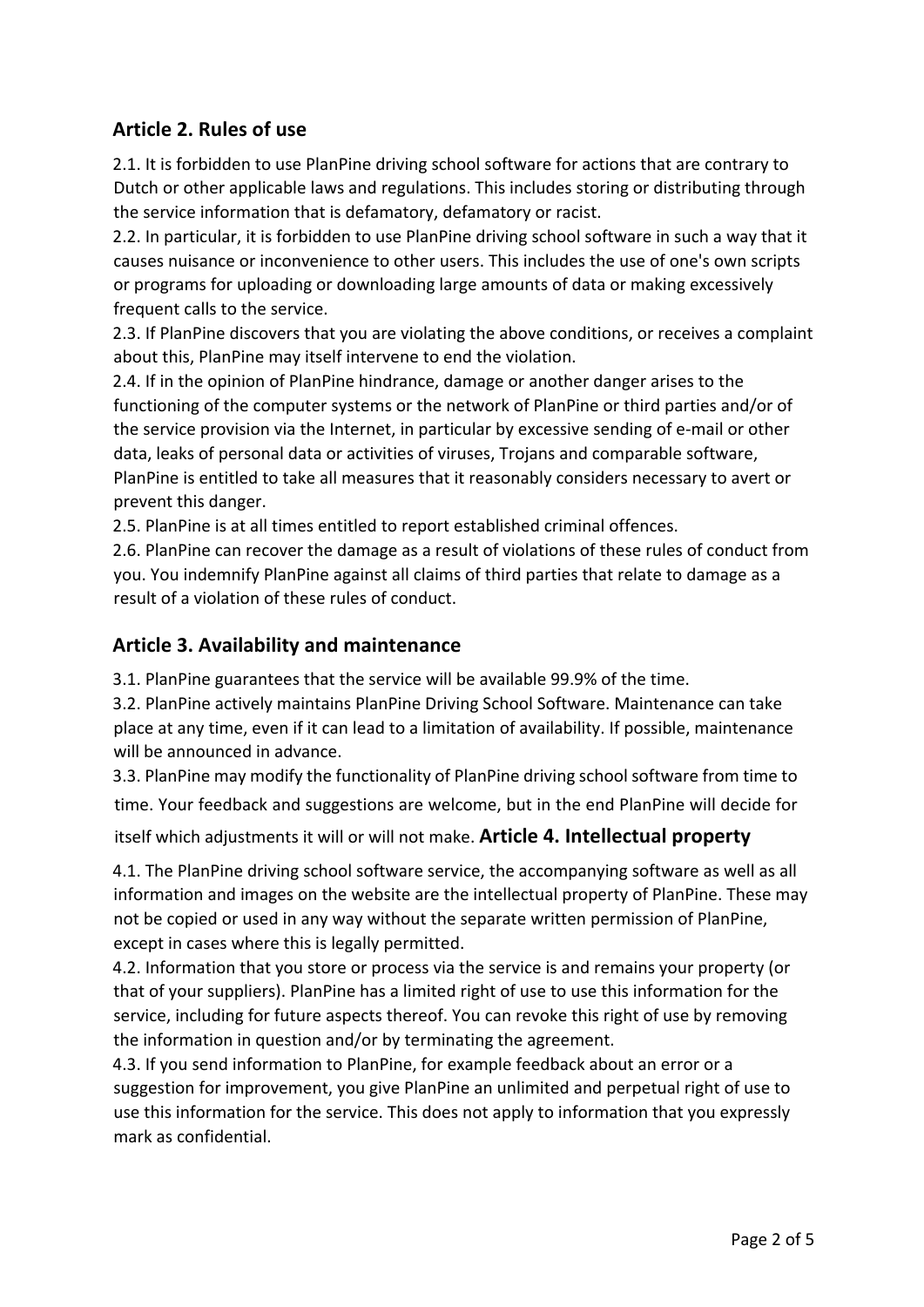4.4. PlanPine will not take cognizance of information that you store and/or distribute via PlanPine driving school software, unless this is necessary for a good service or PlanPine is obliged to do so by virtue of a statutory provision or court order. In that case PlanPine will make every effort to limit the knowledge of the data as much as possible, as far as this lies within his power.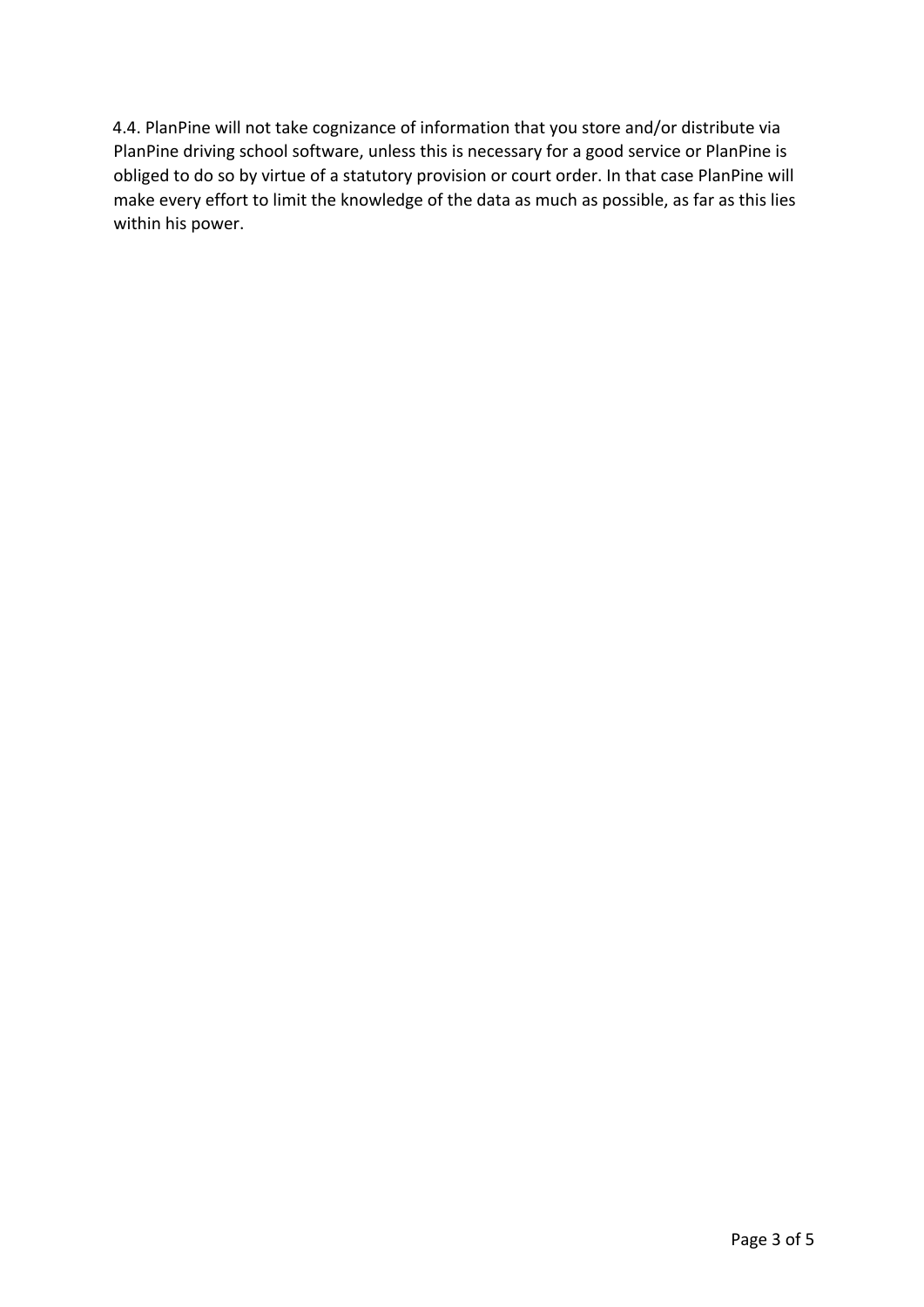# **Article 5. Reimbursement for the service**

5.1. The use of PlanPine driving school software is subject to a fee for the use of certain functionality. You will be informed of the costs for the relevant functionalities. The fee is due per month in advance.

5.2. Payment can be made via direct debit, via iDeal payment, via credit card, or according to the payment instructions on the website.

5.3. Because the service is provided directly, and at your express request, it is not possible to reverse a payment by invoking the Dutch Distance Selling Act (Wet koop op afstand).

#### **Article 6. Liability**

6.1. Except in the case of intent or gross negligence, PlanPine's liability is limited to the amount paid by you in the three months prior to the time of the event causing the damage. 6.2. PlanPine is explicitly not liable for indirect damage, consequential damage, loss of profit, missed savings and damage due to business stagnation.

6.3. A condition for the creation of any right to compensation is that you report the damage to PlanPine in writing within two months after discovery at the latest.

6.4. In the event of force majeure PlanPine is never obliged to compensate you for the damage caused by this. Force majeure includes malfunctions or failures of the internet, the telecommunications infrastructure, power failures, internal disturbances, mobilization, war, blocking of transport, strikes, lockouts, operational disturbances, stagnation in supply, fire and flooding.

# **Article 7. Duration and termination**

7.1. This Agreement commences when you first use the service and is for an indefinite period of time.

7.2. If you as a consumer enter into the agreement, you may terminate the agreement at any time with a notice period of one month, counted from the time of termination. Business customers can always terminate the contract with a notice period of two months.

7.3. PlanPine can terminate the agreement if you have not logged in for eighteen months. In that case it will first send a reminder e-mail to the e-mail address linked to your account. 7.4. Please note: It is not possible to export the data that you store or process via the service.

# **Article 8. Changes to terms and conditions**

8.1. PlanPine may change these terms and conditions as well as the prices at any time. 8.2. PlanPine will announce the changes or additions via the service at least thirty days before they come into effect so that you can take note of them.

8.3. If you do not wish to accept an amendment or supplement, you can cancel the agreement until the date on which it comes into effect. Use of the service after the effective date will be deemed acceptance of the amended or supplemented terms and conditions.